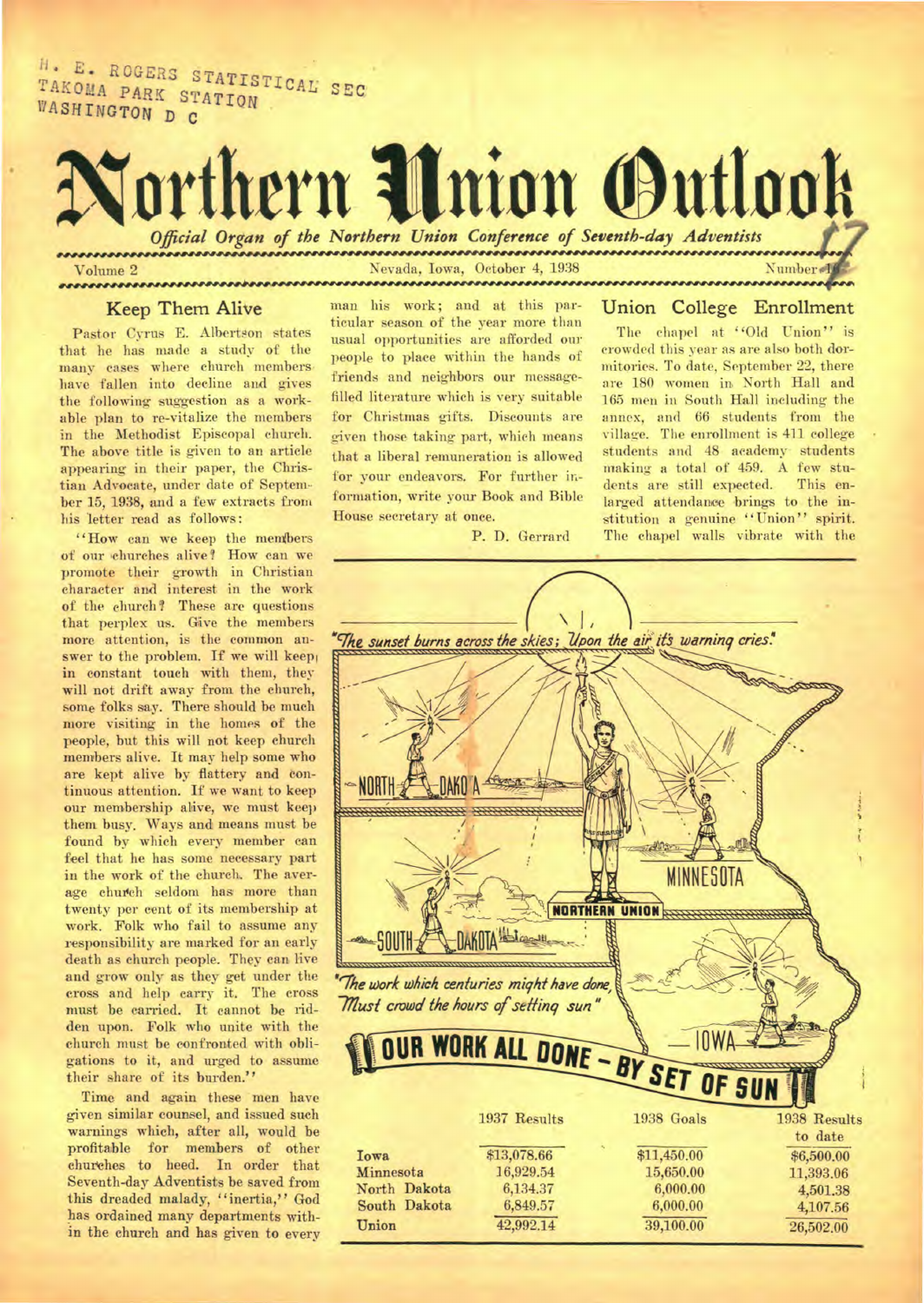volume of song and seats are almost at a premium. Some of the classes are truly capacity classes.

Not only are we happy to have a large student group, but we appreciate most the excellent spirit that prevails. The school year is 'young to be sure, but a good start is worth much. With the aid of the faculty and students, and with our Saviour's guidance, we want this to be a year of spiritual as well as scholastic progress.

Elder N. P. Nielson, vice-president of the South American Division, spoke to the student group at the first Friday *evening* meeting, on the character essentials of a missionary. He drew from the life of Paul certain practical examples that encouraged one to make resolutions to serve the Master wherever He should call. Elder Nielson gave opportunity to the student assembly to express their consecration to Christian service and the response was almost unanimous. Union must continue to fill the place God purposes for it in these days of lengthening shadows.

#### A. H. Rulkoetter

,,,,,,,,,,,,,,,,,,,,,,,,,,,,,,,,,, Minnesota Conference V. **E. Peugh, President** 

**B. C. Marshall, Secretary 1854 Roblyn Ave.** . . . . . . . . St. Paul **Make wills and legacies to Minnesota Con-ference Association of Seventh-day Adventists.** 



**Churches having reached their super-goal:** 

**Anoka, Mankato, Willmar, Sherburn, Chisholm, Richville, Winona, Owatonna, Hinckley, Sunnybrook, Blackduck, Fairmont, Beacon Light, Duluth English, Eagle Bend and Red Wing.** 

**Churches having reached their goal:** 

**Spring Valley, Brainerd, Aitkin, Palisade, Wahkon, Mahtowa, Swatara, Morgan, Drywood, Minneapolis Nor.- Dan., Tamarack, Detroit Lakes, Glenwood, Moose Lake, Bath, Wells, Bruno, Wing River, Rochester, Pipestone,**  **Rock Creek, Red Lake Falls, Virginia, Littlefork, Duluth Scandinavian, Gilchrist, Barnesville, Good Thunder and Albert Lea.** 

#### Nearing The **Goal**

Minnesota now (September 24) has \$11,393 toward its goal and sixteen churches have reached their super goal, while thirty others have made their goal, totaling forty-six churches on the Honor RolL Last week more than \$1,700 came in, which goes to show that as we near our goal the pace is quickening. Four districts have made their super goal. They are manned by Elder Hutches, Elder Edwardson, Elder Douglas and Brother Reed. By the time you read this Elder Smith's and Elder Hiatt's districts will have their super goals. Each lacks less than \$10 of this achievement. Elder Nelson's district and Brother Sundin's district have their goal. Others are crowding in fast.

Elder N. R. Nelson's district made a big advance this week. The Minneapolis Nor.-Dan. church lacks only a few dollars of its \$1250 super goal. Maple Plain and St. Cloud are nearing their goals. Elder Reiner is helping at St. Cloud again. Minneapolis English reports \$1782.62 in cash (Sept. 24) and the membership is working hard toward their \$2,500 goal.

This week we welcome Duluth English, Eagle Bend and Red Wing to the super goal Honor Roll. We welcome Red Lake Falls, Virginia, Littlefork, Duluth Scandinavian, Gilchrist, Barnesville, Good Thunder and Albert Lea to the Honor Roll.

The work is making good progress and every district leader is working hard to help his churches reach their goals 100% this year. May God bless our faithful ministers and the lay members as we plunge into the finishing of the great task He has intrusted to our hands.

J. C. Christenson

#### **Correction**

An unfortunate proof-reading error was made in the article published last week over the signature of C. G. Cross and entitled "A Colporteur Experience." In the copy of this article sent to the printers the first three paragraphs were in quotation marks and followed by the signature of H. E. Preston, from whose letter the three paragraphs had been taken

and who had reported the experience. We very much regret the omission of the quotation marks and the signature of Brother Preston through oversight in the proof-reading, so feel that in order to be fair to all concerned this correction should be published. Editor.

### Harvest Ingathering Song

#### Eccl. 11:1

Cast thy bread upon the water, Throw it gently on each wave; Many souls are drifting, drifting, Jesus bids us seek and save. Though our efforts may seem fruitless, Our life labor quite in vain, After many days of floating, 'Twill return to thee again.

Some are sailing toward the harbor, Many drifting with the tide, Out upon life's surging billows, Without pilot, without guide. Quickly grasp the helm of duty, Ply the oar and spread the sail; Gather in the struggling seamen That are drifting, soon to fail.

Cast thy bread across the ocean, Toss it o'er the *deep* blue sea; Break it gently to the fallen, 'Twill impart blest liberty. Give it kindly to the children, Break it graciously for all, And upon thy nearest neighbor Let some precious life-crumbs fall.

Jesus is the guiding Pilot O'er life's rough eventful tide. He, the Beacon Light of heaven, **To** the port will safely guide. May we land and find there many Souls, all happy, free, and safe, Through the precious Bread of Heaven,

We have lifted from the wave. Paulina Alway Anderson

#### **INP4NNIMMAMANWWP**

**Northern Union Outlook Official Organ of the Northern Union Con-ference of Seventh-day Adventists** 

|        | A. R. Smouse Editor |  |        |  |
|--------|---------------------|--|--------|--|
| VOL. 2 | OCTOBER 4, 1938     |  | No. 17 |  |

Published by Oak Park Press, Nevada, Iowa for Northern Union Conference of Seventh-day Adventists, 2718 Third Ave.<br>Seventh-day Adventists, 2718 Third Ave.<br>S., Minneapolis, Minn. Published weekl**y**<br>[50 issues a year]

"Entered as second-class matter June 22, 1937, at the post office at Nevada, Iowa, under the Act of March 3, 1879."

**In changing address,** *give* **both old and new address.** 

All copy for publication should reach the Ottlook office in Minneapolis by Thursday morning [earlier if possible], preceding date of issue.<br>Make all checks and monopy orders pay-<br>able to the Northern Union Outlook.<br>Subscr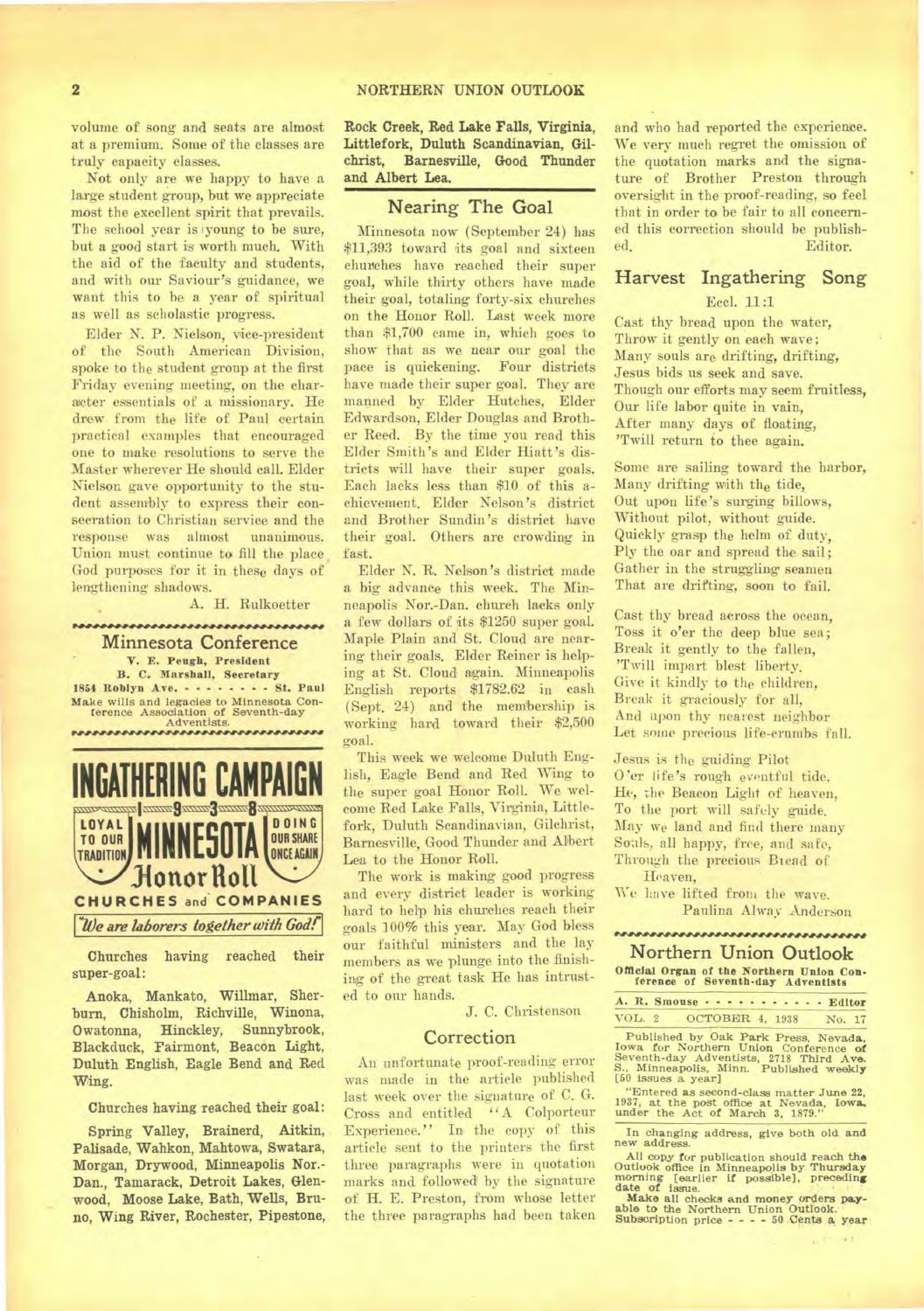#### Southern **Distriqt**

Some who read the OUTLOOK will 'doubtless be glad to hear about the 'work in the southern district.

This district includes nine churches: Mankato, Albert Lea, Good Thunder, Morgan, Fairmont, Sher burn, Pipestone, Bath, and Wells. All of these churches have reached the Ingathering goal set by the conference, and the district has reached its super goal.

Recently improvements have been made in several of the churches. The Bath church has just been newly painted and shingled. The Sherbuin church has been painted and plans are on foot to shingle it also. The Mankato church has installed a new heating plant, and the Albert Lea church has equipped their church school room for their first church school. The school has enrolled seventeen pupils, and, under the direction of Miss Unterseher is doing excellent work.

The members of this district are faithful workers and loyal in supporting every phase of the cause. It is truly a privilege to be associated with such enthusiastic and willing soldiers of the cross.

We expect to begin evangelistic meetings soon. Prospects are good for a harvest of souls at several places in this district, and we hope to follow up the interests just as soon as possible. Pray for the work in this field that many sheaves may be garnered in for the kingdom. Clarence E. Smith.

**Iowa Conference DeWitt S. Osgood, President Eugene Woesner, Secretary 734 MAIN STREET . . . . . . NEVADA Make wills and legacies to Iowa Seventh-**day Adventist Association \*\*\*\*\*\*\*\*\*\*\*\*\*\*\*\*\*\*\*\*\*\*\*\*\*\*\*\*\*\*\*\*\*

#### Radio

Typical of many who have written to express their appreciation of the messages sent over WHO by the Ra- .dio Bible School each Sunday morning, at 9:15, is the following: "We are glad there are ministers that can stand for right. It was a wonderful message. I am glad that many will listen in over WHO, although our churches are begging for folks to fill our pews, and ministers have to preach to so many empty pews. I will enclose a little gift for the

work." (\$1.00) Signed, Mrs. A. J., Winfield, Iowa.

In responding to the three-fold, special, two-dollar offer made by the Radio Bible School, many have told of their thanks. A friend writes: "I am sending the \$2.00. I wish I had \$10.00 to spare. I could place the books in the hands of eager readers." Signed, M. D., Boone, Iowa.

It occurs to us that many of our people would like to avail themselves of this spacial opportunity. The three-fold offer includes: First, fifty different Radio Bible School lecture lesson sermons taken from the courses, "Basic Bible Truths," "Prophecy," "Daniel," and "Revelation." ',These lecture lessons have sold for 10 cents a copy.) Second, a full year's subscription to the Present Truth. And third, the new edition just off the press of "Christ's Object Lessons," a beautiful, 444-page, cloth bound book, well illustrated and of unexcelled value. It is truly a classic. MI these, a value of nearly \$10.00, will be sent postpaid for but \$2.00.

DeWitt S. Osgood



Harvest Ingathering Honor Roll

|                 |          | Church Co. Sup.-Goal Amt. Reached |
|-----------------|----------|-----------------------------------|
| Sidney          | \$24.95  | \$72.19                           |
| Audubon         | 35.48    | 36.30                             |
| Hawkeye         | 168.45   | 169.00                            |
| <b>Brighton</b> | 12.50    | 13.40                             |
| Castana         | 12.00    | 12.00                             |
| Albia           | 12.50    | 21.00                             |
| Atlantic        | 69.97    | 85.06                             |
| Ladoga          | 57.31    | 68.00                             |
| Perry           | 28.88    | 45.75                             |
| Riceville       | 9.41     | 14.60                             |
| Ottumwa         | 122.86   | 122.97                            |
| Mt. Pleasant    | 110.73   | 112.06                            |
| Birmingham      | 34.10    | 44.85                             |
| Knoxville       | 81.16    | 82.41                             |
| Church Co.      | Goal     | Amt. Reached                      |
| Muscatine       | \$249.95 | 250.00                            |
| Iowa City       | 38.08    | 110.00                            |
| Boone           | 150.00   | 150.75                            |
| Humboldt        | 94.15    | 98.40                             |

We are thrilled, the way things are going in the Harvest Ingathering! Church after church reports to the office that it has reached its goal or super goal and many others assure us they will be over the top by October one. Excellent! We are over the half-way mark now, and we want to thank all the loyal workers for their cooperation and enthusiasm.

District No. 1 is *going* forward at the rate of a'hundred dollars a week and we look for them to hit the mark before the first of October. Castana has already reached its super goal.

District No. 2 is hard at work. The leader was ill for a few days, but he just could not stay down for long, so he is right back at it, bringing in the dollars. They are doing good work there and we appreciate their enthusiastic efforts. Humboldt has reached its goal and will soon go over its super goal. Many of their other churches have very nearly reached the goal.

In District No. 3 the figures are mounting, steadily and surely. Brother Gerrard has been giving some very fine help in this district and brought some definite results. Elder C. H. Miller, with his willing helpers, has Waterloo well up toward its goal. Hawkeye and Riceville have already reached their super goal.

Elder Howe has been down in. Davenport again working to bring up the figures for District No. 4. His return to the office is a little too late to get the news in this week, but we know they are pushing hard there and two of the churches have reached their goals.

Things are really getting hot in District No. 5. Brother Knecht is doing a fine work in the Harvest Ingathering. Four of his churches have gone over their super goals.

We are watching for the money to roll into District No. 6 this coming week. They are making a special drive and will have big reports at the end of the week. The leader of this district also lost a few days because of illness, but he is back at work again and making excellent progress.

Although the Philadelphia church was a little late getting started because of Brother Hudson's effort in Cedar Rapids, they write us now that they are getting up full steam and are pushing right ahead. They received \$4.70 on the first night out with the singing band. Watch them grow!